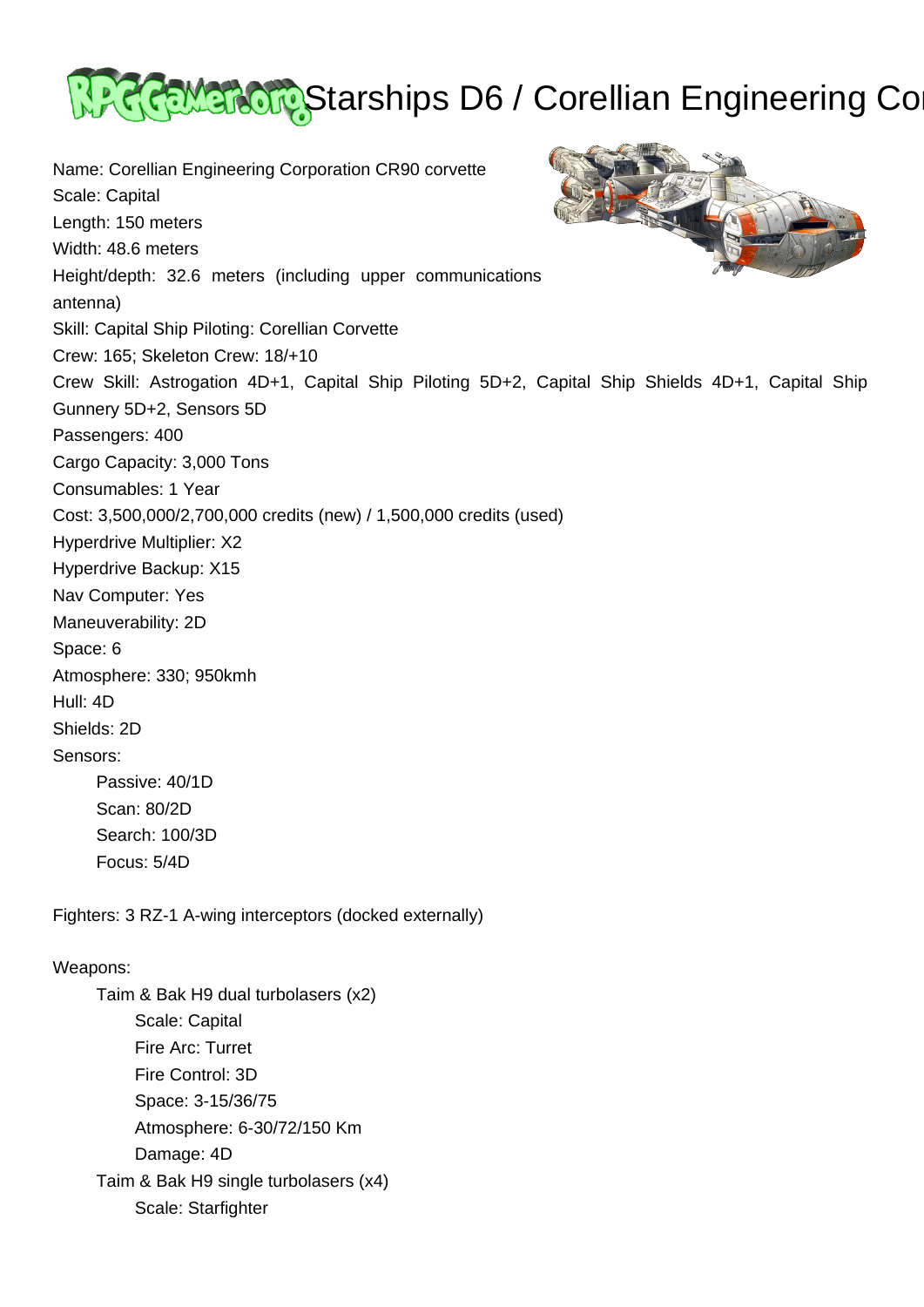Fire Arc: Turret Fire Control: 1D Space: 1-5/12/25 Atmosphere: 2-10/24/50 Km Damage: 5D

Description: The CR90 corvette, commonly referred to as the Corellian corvette or the Rebel blockade runner, also known as an Alderaan cruiser, was a small, multi-purpose capital ship manufactured by Corellian Engineering Corporation.

The CR90 had a wide variety of users throughout the galaxy, from pirates to corporations to galactic navies, and had a known operational life from at least as early as 52 BBY to as late as 137 ABY. It possessed the same legendary adaptability as other CEC products, which allowed it to serve in roles as mundane as freight hauling or as a high-profile diplomatic escort.

## **Characteristics**

A versatile starship, the CR90 was used extensively across the galaxy by governments and private interests. The interior of the CR90 featured a modular design to allow for easy reconfiguration of the Corellian corvette from one function to another. Some older model corvettes, like the CR70, could easily be upgraded with retrofit packages like the Vanguard c20 to become CR90s.

Common configurations included a troop carrier, light escort vessel, cargo transport, or passenger liner. Its ease of modification was a trademark of CEC and increased the corvette's resale value. One of the rarer variants could carry starfighters, such as the Night Caller and Constrictor.

The weapon systems varied, although the standard configuration mounted two Taim & Bak H9 dual turbolasers and four single turbolasers. CR90 corvettes could carry as many as eight turbolasers, six laser cannons, and four ion cannons. Under the standard configuration, these turrets were unable to hit anything directly behind the corvette's engines, so CR90 corvettes featured a well-known axial blind spot.

A common configuration for combat-oriented corvettes consisted of six H9 dual turbolasers. A similar armament was mounted on the CR92a Assassin-class corvette, a successor of the CR90 that was designed exclusively for combat roles.

The ship was capable of sustaining acceleration up to 2,100 G and could carry 600 passengers. However, its class 2 hyperdrive was slow compared to many ships of similar size. The standard crew was made up of 8 officers and 38 enlisted crew, but could range from 30 to 165 total, depending on its configuration.

Interestingly, the CR90 could be piloted by as few as two people, as shown when Han Solo and Chewbacca flew a series of corvettes bearing the name Jaina's Light, or even one person if necessary via a steering yoke, as Wedge Antilles demonstrated when he flew the modified corvette Night Caller.